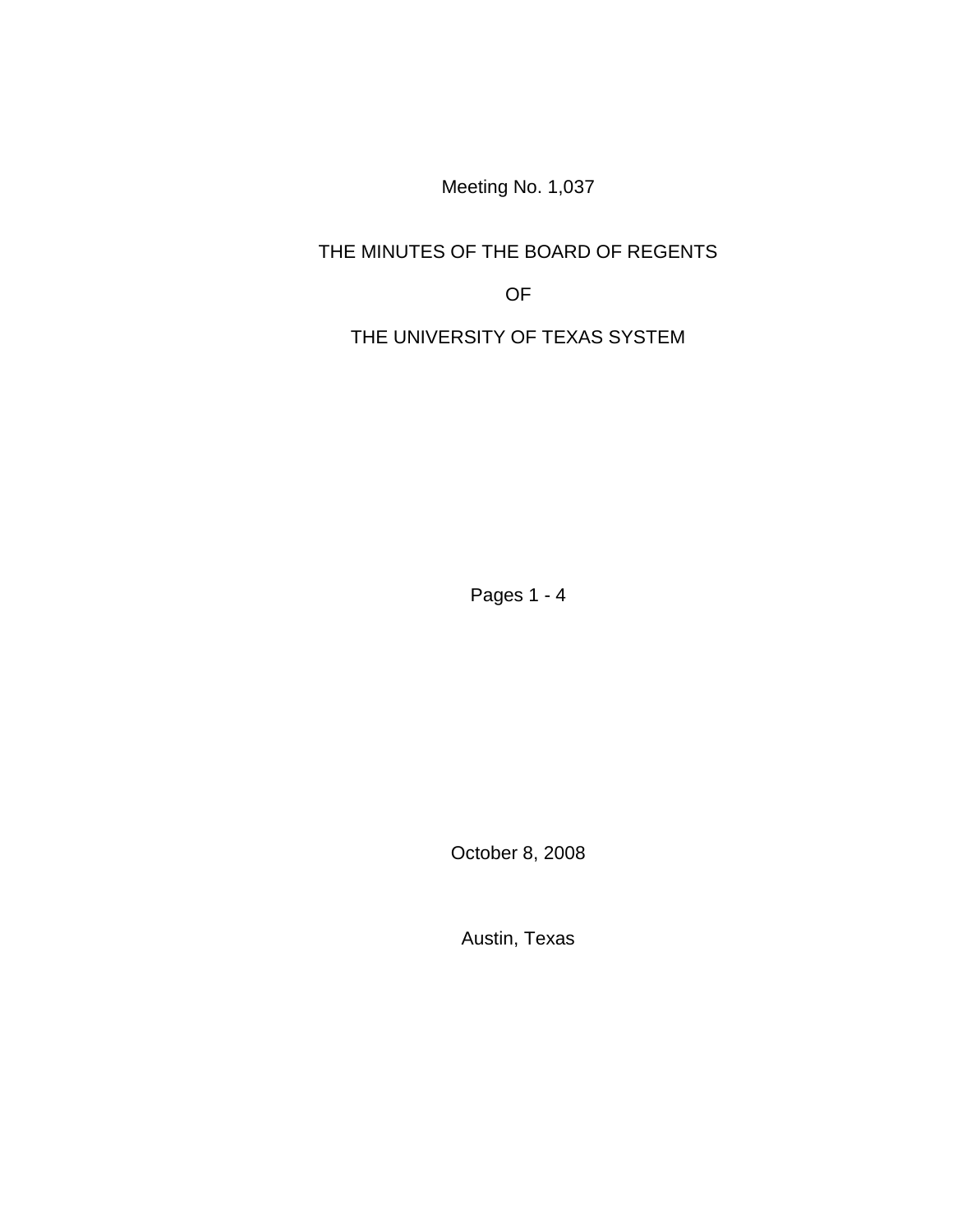### MEETING NO. 1,037

WEDNESDAY, OCTOBER 8, 2008.--The members of the Board of Regents of The University of Texas System convened this special called meeting via telephone conference call at 1:00 p.m. on Wednesday, October 8, 2008, in the Chairman's Office, Ninth Floor, Ashbel Smith Hall, 201 West Seventh Street, Austin, Texas, with the following participation:

#### ATTENDANCE.--

Present Chairman Caven, presiding Vice Chairman Huffines Vice Chairman Rowling Regent Barnhill Regent Dannenbaum Regent Dower Regent Gary Regent Foster Regent Longoria Regent McHugh

In accordance with a notice being duly posted with the Secretary of State and there being a quorum present, Chairman Caven called the meeting to order.

RECESS TO EXECUTIVE SESSION.--At 1:02 p.m. Chairman Caven announced the Board would recess to convene in Executive Session pursuant to *Texas Government Code* Sections 551.071, 551.073, and 551.074 to consider those matters listed on the Executive Session agenda.

RECONVENE IN OPEN SESSION.--At 2:22 p.m., the Board reconvened in open session. No action was taken on matters discussed in Executive Session.

#### 1. U. T. Medical Branch – Galveston: Negotiated Contracts for Prospective Gifts or Donations

No action was taken on this item.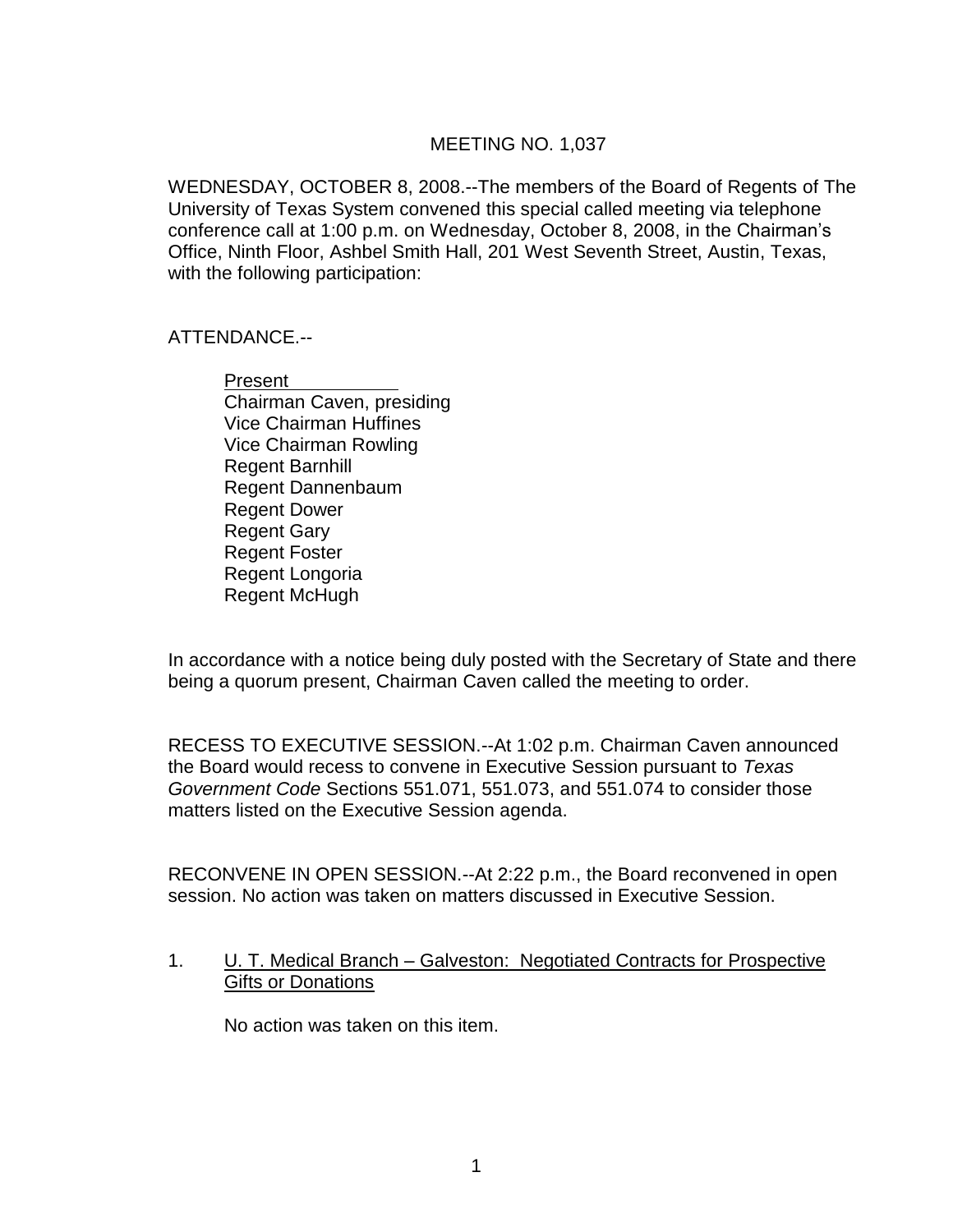## 2. U. T. Medical Branch – Galveston: Legal issues related to recovery from Hurricane Ike

No discussion was held on this item.

### 3. U. T. System: Appointment of John D. Stobo, M.D., former President at The University of Texas Medical Branch at Galveston, as President Emeritus

Vice Chairman Huffines moved that the Board

- a. resolve to express appreciation to John D. Stobo, M.D., Executive Director for Academic Programs for The University of Texas System and former President at The University of Texas Medical Branch at Galveston from October 1, 1997 to August 31, 2007, for his service to the U. T. System and wish him well in his new position as Senior Vice President for Health Sciences and Services at the University of California System; and
- b. appoint Dr. Stobo as President Emeritus of The University of Texas Medical Branch at Galveston, effective October 15, 2008, in recognition of his exemplary service to the State, the U. T. System, and the U. T. Medical Branch.

Regent McHugh seconded the motion, which carried by acclamation.

# AGENDA ITEM

U. T. Austin: Approval of formation of a civil association in Mexico for the future establishment of a University-sponsored center for innovation and technology in the City of Monterrey, State of Nuevo León, Mexico

The Board approved the formation of a civil association in Mexico to pursue the opportunities afforded The University of Texas at Austin in the State of Nuevo León, Mexico, pursuant to the Letter of Commitment executed by President Powers and José Natividad González Parás, Governor of the State of Nuevo León, on September 19, 2006.

The Letter of Commitment set forth certain understandings between U. T. Austin and the State of Nuevo León with regard to the basis, strategies, content, and implementation of a long-term collaboration between U. T. Austin and the State of Nuevo León. A primary objective of the Letter and the collaboration is to facilitate the establishment of a permanent presence for U. T. Austin in the State of Nuevo León through creation of a global innovation center for business in Monterrey.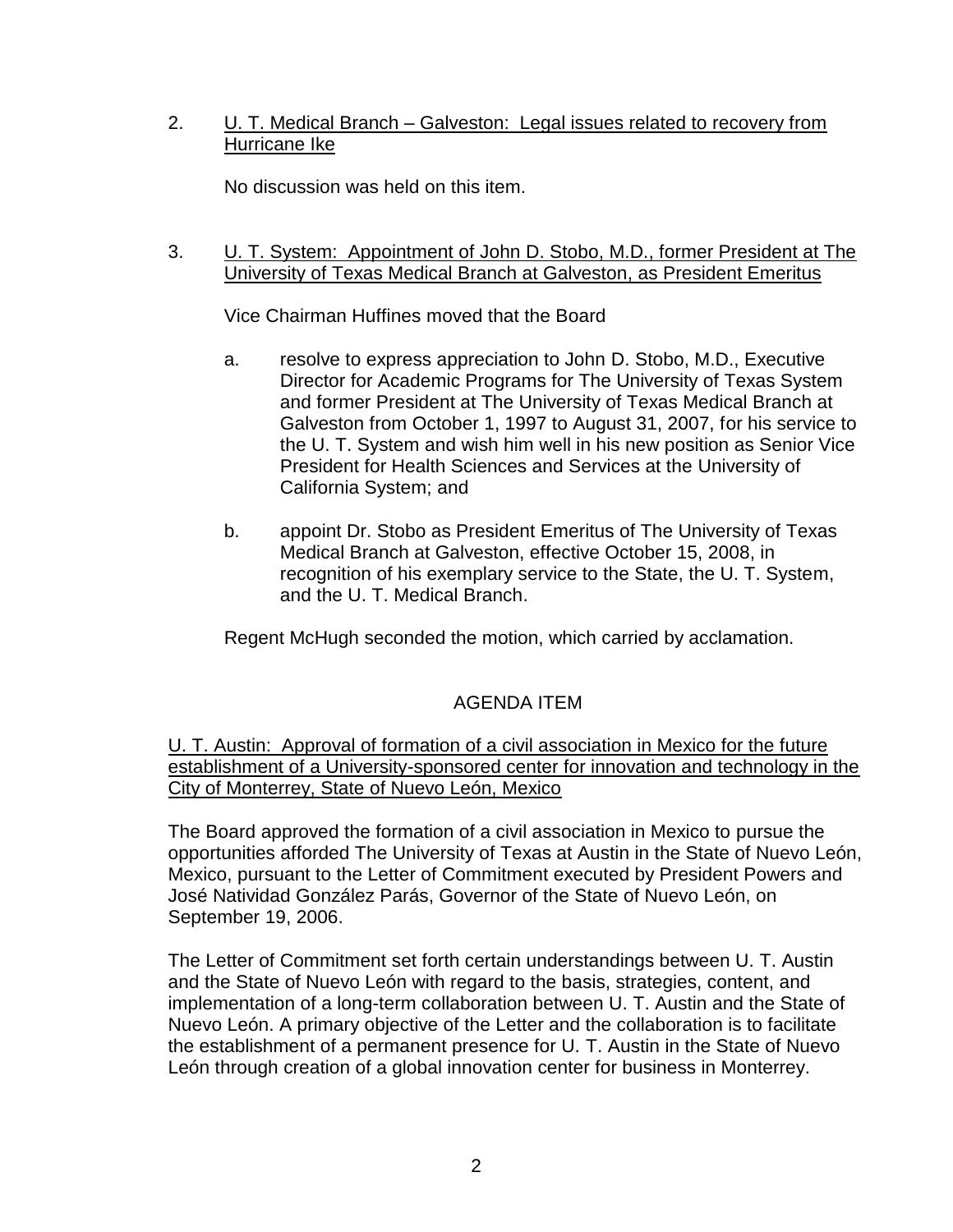Pursuant to the Letter, the State of Nuevo León reserved approximately 50,000 square feet of land in a science and technology park in Monterrey for use by U. T. Austin. U. T. Austin, primarily through its  $IC^2$  Institute, already has a variety of general activities in Mexico, and specific activities in the State of Nuevo León.

U. T. Austin believes construction of a facility on the land in the Monterrey science park would enhance its presence and program offerings in Mexico and align with State goals regarding educational and research collaboration with Mexico. The Texas Legislature has signaled its support for Texas-Mexico educational initiatives through the establishment of the Texas-Mexico Educational Development Program (Program) administered by the Texas Higher Education Coordinating Board as authorized by Chapter 147.002, *Texas Education Code*, and some funds may be available for this project through the Program. The proposed facility would also serve as a "portal" between U. T. Austin and northeastern Mexico and an entry point to Latin America.

Consejo Nacional de Ciencia y Tecnología (CONACYT), the Mexican equivalent of the United States National Science Foundation, is offering \$500,000 to fund, in part, construction of a U. T. Austin facility in Monterrey. To obtain this funding, U. T. Austin must first create a "civil association" or nonprofit entity in Mexico. If facility construction approval is granted by the Board of Regents and if funding is obtained from CONACYT, the IC<sup>2</sup> Institute will provide the remaining additional requisite funding to construct the Monterrey facility. Total construction costs are estimated at \$1,000,000. No State or other U. T. Austin funding will be required to construct or operate the Monterrey facility.

In response to a question from Regent Barnhill, Dr. Juan Sanchez responded that the civil association will own the land and building and he listed the members of the association as three U. T. Austin officials: Vice President for Research, the Vice President for Legal Affairs, and the President. President Powers said the structure of the association would minimize clawback liabilities to the University or any entities and Vice Chancellor and General Counsel Burgdorf agreed, saying creation of a corporate entity is a shield that protects the University against liabilities and future establishment of use agreements between the association and U. T. Austin programs will authorize use rights. Regent Longoria asked about the internal controls and reporting on the use of funds and Mr. Burgdorf responded that the individuals on the Board have direct line authority to President Powers and no activities would occur without his approval. President Powers added that the Board of the civil association would be accountable to CONACYT and Mr. Burgdorf said the structure would be similar to a restricted endowment.